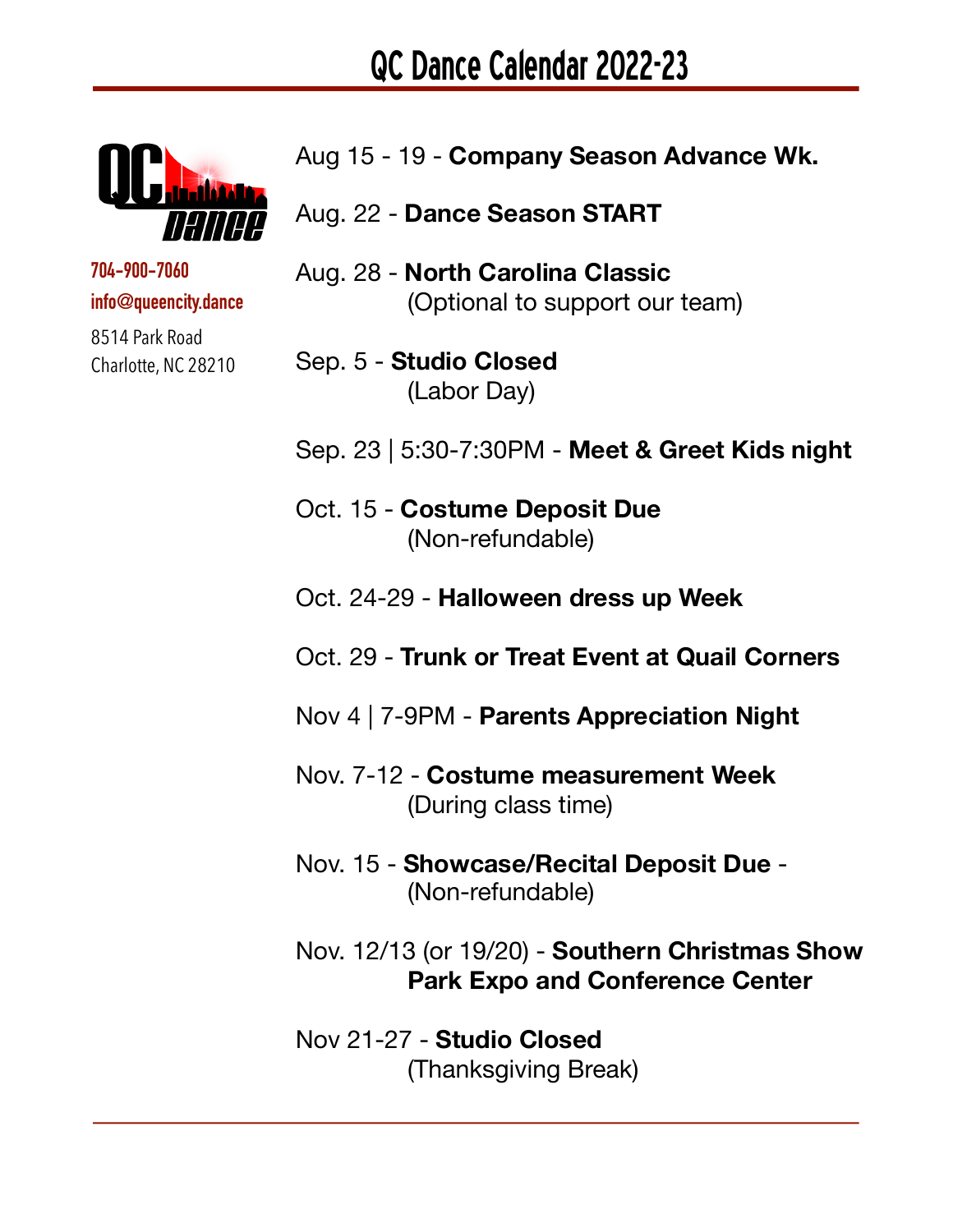## Nov 22 - **Parade Rehearsal**

## Nov 23 - **Charlotte Thanksgiving Day Parade**

Dec. 10 - **Winter Holiday Party**  (Children Daytime & Adults Evening)

## Dec. 12-17 - **Winter/Holiday Dress-up Week**

- Dec. 18-Jan. 3 **Winter break**
- Jan 3 **Classes resume**
- Jan 7 **Company Lock-in**  (Studio Sleepover Party)
- Jan. 15 **Costume Balances Due**  (Non-refundable)
- Jan. 16 **MLK Day**  (No Classes)
- Feb. 15 **Showcase/Recital Balance Due**  (Non-refundable)
- Feb. 25 **Spring Showcase Preview Party/Show**
- Mar. 1-5 **Heritage DanceSport Championships**  (Optional to support our team) (Competitive Teams to Perform)